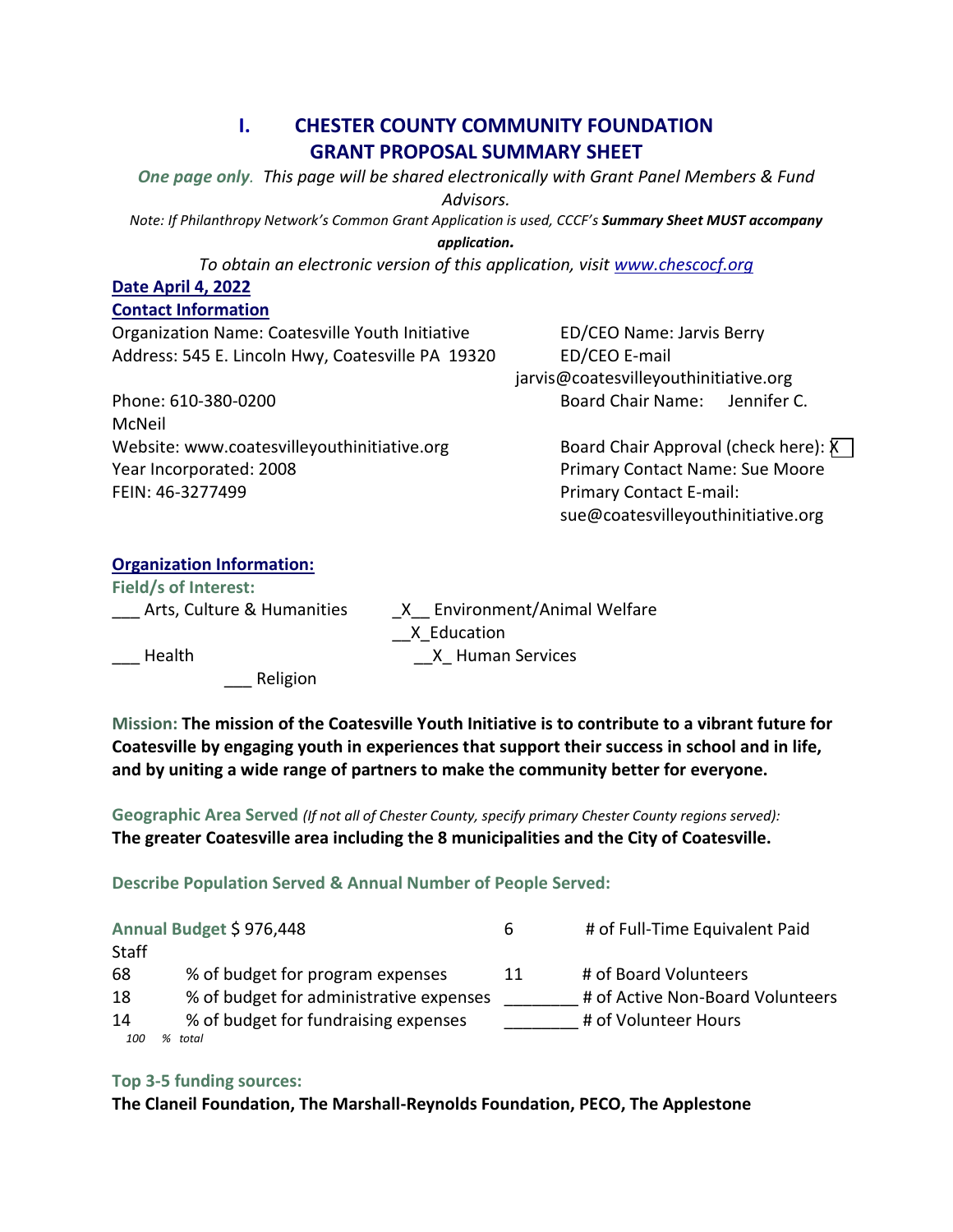### **Foundation**

**Is this grant proposal for:** Capacity Building \_\_\_ or General Operating \_\_X\_\_

### **If Capacity Building Proposal, the focus is:**

\_\_\_Mission, Vision & Strategy \_\_\_Governance & Leadership \_\_\_Partnerships & Collaborations

\_\_\_Fundraising, Development & Marketing \_\_\_ Technology Other:

**Grant Amount Requested from the Community Foundation**: \$ 7,500.00

**Proposal Summary: See Attachment**

\_\_\_\_\_\_\_\_\_\_\_\_\_\_\_\_\_\_\_\_\_\_\_\_\_\_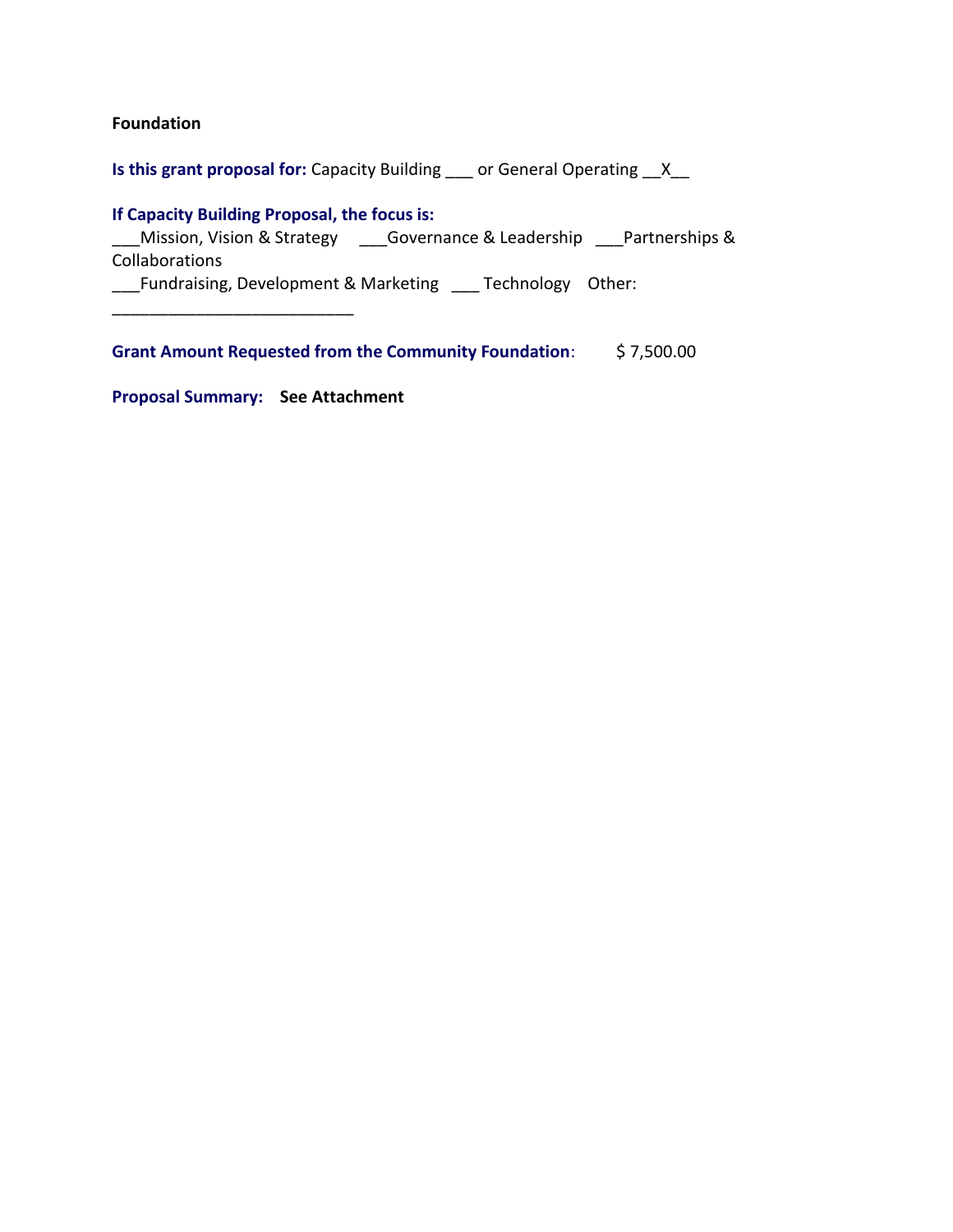

### **2022 GRANT PROPOSAL FOR THE CHESTER COUNTY COMMUNITY FOUNDATION FROM THE COATESVILLE YOUTH INITIATIVE**

#### **Overview**

We are requesting support for the Coatesville Youth Initiative's 2022 general operating budget.

#### **Brief Organizational History**

Since 2009, CYI has been serving the City of Coatesville and its youth. We are a non-profit committed to youth led, transformational community change. Our mission is to contribute to a vibrant future for Coatesville by engaging youth in experiences that support their success in school and in life and by uniting a wide range of partners to make the community better for everyone.

#### **Statement of Need/Why Now?**

The target population for CYI programs is youth/young adults, ages 5-18 living in the greater Coatesville area, with an emphasis on meeting the needs of underserved youth living in our poorer communities. CYI is headquartered in the City of Coatesville, Chester County, one of nine municipalities in the Coatesville Area School District (CASD). Although Chester County is one of the wealthiest communities in PA, the CASD does not reflect the overall prosperity of the county. Within the school district, there are three contiguous municipalities – the City of Coatesville and neighboring boroughs of South Coatesville and Modena, all of which house a growing concentration of poor, underserved, minority residents. According to 2017 census data, 31.5% of Coatesville residents have an income below the poverty level, which is 60.3% greater than the poverty level of 12.5% across the entire state of PA. The COVID-19 pandemic and Hurricane Ida have had a tremendous impact on the Coatesville community, creating additional gaps in resources and disproportionally effecting our most vulnerable residents.

#### **Distinctiveness**

Our ongoing success can be attributed to the fact that our program focus stems from evidence-based research from the Pennsylvania Youth Survey (PAYS) showing youth are struggling to deal with "everyday problems" such as substance use, truancy, poor decision-making, following bad influences, etc. which negatively impacts their current situation as well as their futures, including their ability to secure and/or maintain employment. We train youth to be leaders as a means to protect them from developing health and behavioral problems that often manifest in substance abuse issues.

CYI is committed to aligning our programs to meet those needs and we currently focus on four key areas:

- Youth Development
- Family Support
- **•** Substance Prevention Efforts
- Community Collaborations

Under our four focus areas we have several programs which support our mission and desire for youth empowerment which help us press towards our goals in each of the above areas.

#### **Youth Development**

Our summer **Service Corps program** is geared toward youth ages 14-18 and is a highly selective, rigorous, but fun 8 week summer leadership experience. This 8-week programs combines employment and work development experiences with a challenging life and leadership skills development curriculum.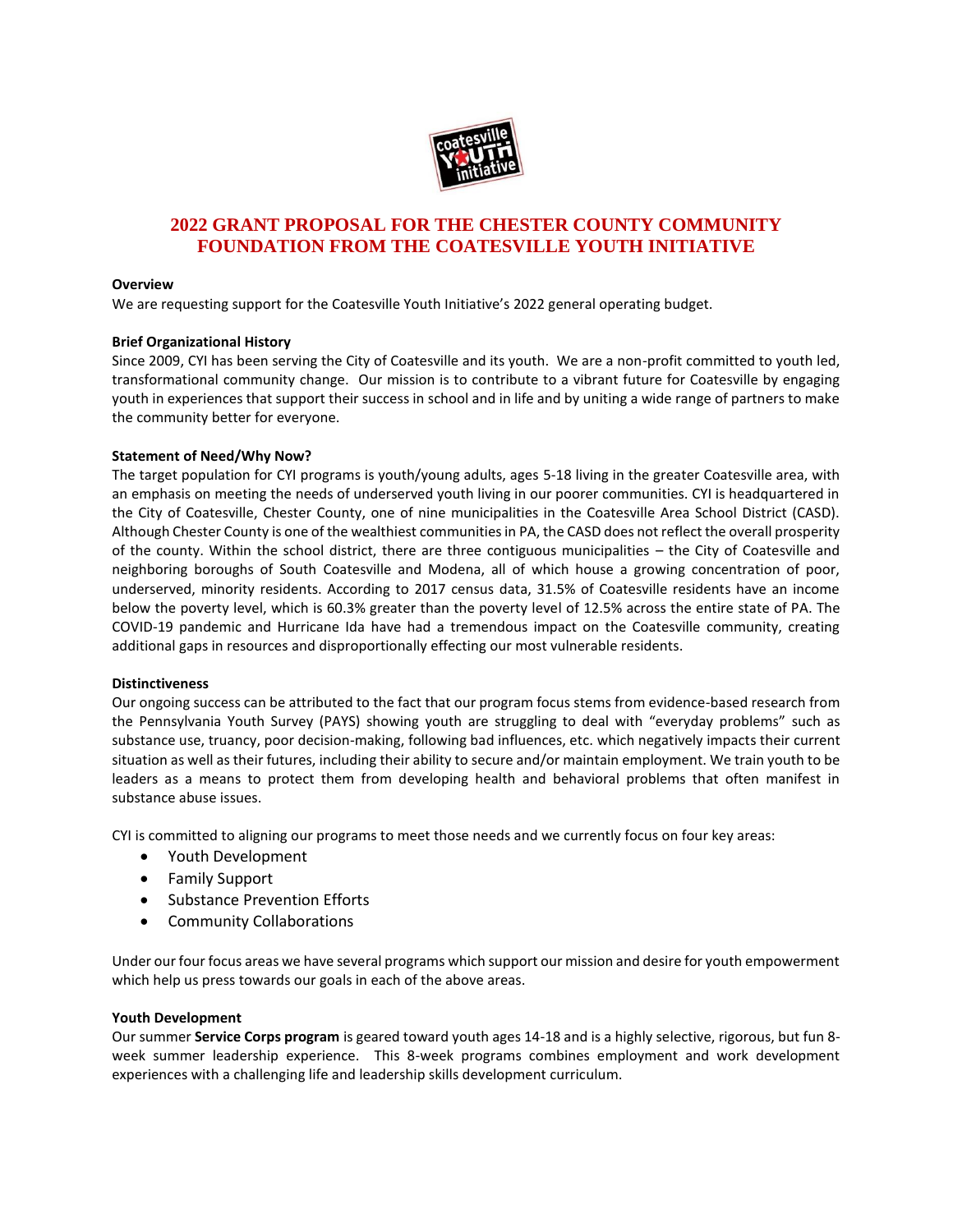By sharing their voices in the **Game Changers Youth Council**, a group of middle and high school students meet regularly to discuss ways to carry our community toward a position future. We currently have 30 students from the Coatesville Area School District participating in this program which runs from September through May annually and we are on target to hold 19 meetings by the end of May 2022 meeting our program projected 36 hours.

During the week-long **Camp Quiet Thunder,** youth ages 12-14 balance structure, free play, and discovery of the natural environment while building social, life, and leadership skills. Camp focuses on improving outdoor living skills, a greater understanding of the Brandywine River and Watershed and the need for its protection and preservation, and improved leadership skills.

#### **Family support**

We know that a key to youth success is a productive level of effective and positive parental/family engagement and support. We believe a community can only be as strong as each family unit and that a family that plays together, stays together. We know we can reduce stress and strengthen relationships when we develop a network of caring adults who share resources, encouragement, inspiration, and motivation. We enhance family relationships so families will be strong and have a nurturing network.

We provide ongoing support through our **Moms Café**. Moms Café serves as a support group and safe haven for women of all ages, backgrounds, and cultures who identify as a female parent, caregiver, or mother-figure and who resides in the greater Coatesville community including the eight municipalities and the City of Coatesville, Our top four desired outcomes are: empowering women through education and skill building to be better moms, strengthening relationships between the women in their peer groups and the wider community, equipping women to be proactive in their homes, in the lives of their family, and in the community as leaders, and lastly increasing access to resources so they can be successful in these efforts.

#### **Substance Prevention Efforts**

We are committed to fostering collaboration among community members at all levels to prevent and reduce the underage use of alcohol and other drugs. We provide substance prevention education and programming. Our Prescription Drug Take Back Drop Boxes promote the safe disposal of unused medication.

#### **Community Collaborations**

We strive to develop a culture of generosity, sharing and openness to maximize all our collective resources. We partner in the community-wide Back-to-School Event to bring in over 1,500 backpacks, fully packed with school supplies, which are then distributed to K-12 Coatesville students.

#### **Community Coalition:**

CYI facilitates the CYI Community Coalition. The Coalition brings together a multisectoral group that addresses youth/community needs and focuses on local, data-based issues to bring about community change and 43 organizations participate. The goal is to organize diverse interest groups to join their human and material resources to produce a specific change that they are unable to deliver as independent individuals or separate organizations. Our coalition represents a collaborative approach to engaging communities in creating and sustaining conditions that promote and maintain behaviors associated with widespread health and well-being.

All CYI programs are developed with the intent to reduce youth risk factors such as:

**Youth feeling a low attachment to their community.** Coatesville youth are not proud of their community and do not feel safe. Research shows that youth who live in disorganized communities (i.e. neighborhoods that are not safe) are at a greater risk of participating in problem behaviors, including drug use.

**A lack of prosocial opportunities.** Without a central gathering place or location to house programs and activities, youth typically do not have anywhere safe to go, particularly between the hours of 6 and 9pm. Research shows that youth who live in neighborhoods where there are few opportunities for youth to be pro-socially involved are at a greater risk of participating in problem behaviors.